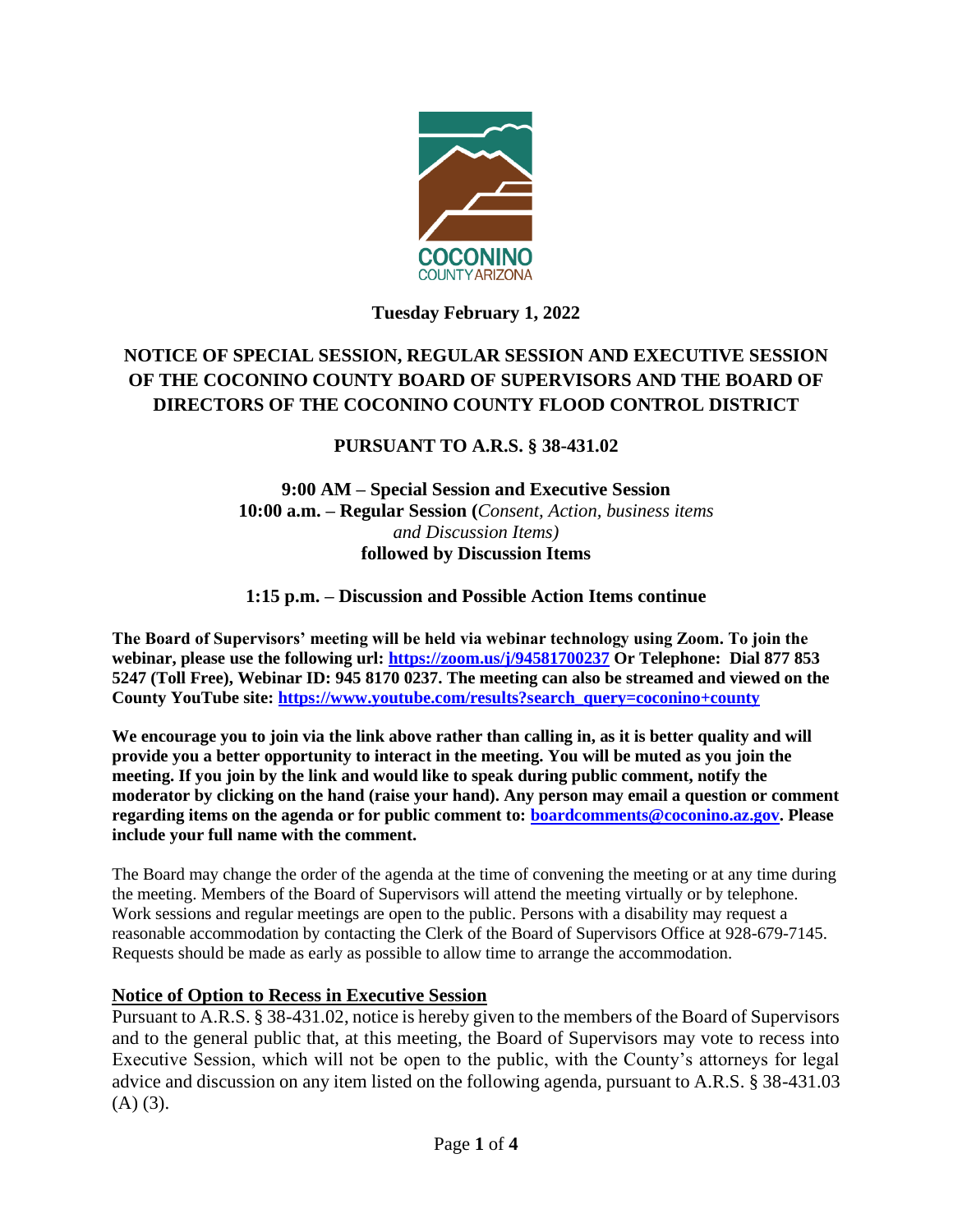#### **Call to the Public for items not on the Agenda**

After the pledge of allegiance, the Chairman will call on members of the public to speak on any item or area of concern not listed on the agenda. Items presented during the Call to the Public portion of the Agenda cannot be acted on by the Board of Supervisors. Individual Supervisors may ask questions of the public, but are prohibited by the Open Meeting law from discussing or considering the item among themselves until the item is officially placed on the Agenda. Individuals are limited in their presentations.

#### **Consent Agenda**

All matters under Consent Agenda are considered by the Board of Supervisors to be routine and will be enacted by a single motion. If discussion is desired on any particular consent item that item will be removed from the consent agenda and will be considered separately.

## **9:00 a.m. Special Meeting**

#### **Executive Session:**

1. Presentation, discussion, and possible direction on the American Rescue Plan Act and the FY22 Budget related to County programs, community funding and business supports. Pursuant to ARS 38-431.03(A)(3) the Board may enter executive session to receive legal advice from attorney. **County Manager**

## **10:00 a.m. Regular Meeting**

## **Call to Order:**

## **Pledge of Allegiance:**

## **Call to the Public:**

#### **Proclamation:**

2. Consideration and possible action to approve a Proclamation designating February 2022 as National Black History Month.

#### **Board of Supervisors Consent Agenda:**

- 3. Consideration and possible action to approve the minutes from the Board of Supervisors meetings conducted January 6, 2022 and January 18, 2022.
- 4. Consideration and possible action to ratify and/or approve warrants, electronic fund transfers, and other payments as listed on the agenda. An itemized list of the below-numbered claims is filed in the official records of the Coconino County Board of Supervisors.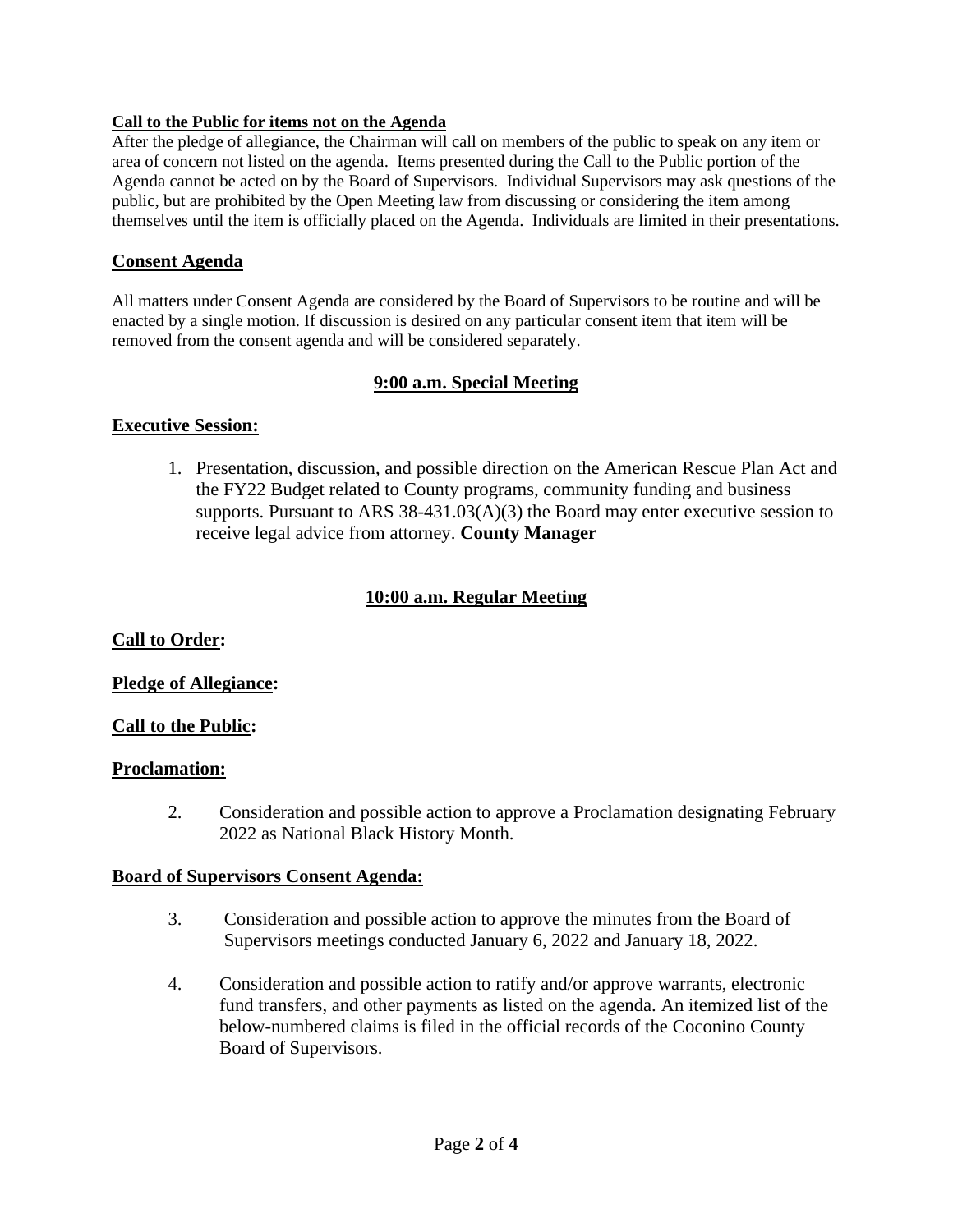| Run Date | Warrant Numbers                | <b>Computer Register Totals</b> |
|----------|--------------------------------|---------------------------------|
| 01/20/22 | EFT - 14019 - 14062            | \$1,028,097.06                  |
| 01/20/22 | Checks - $92203098 - 92203177$ | \$222,570.15                    |

- **5.** Consideration and possible action to approve a \$500,000 budget appropriation increase to the FY2022 Medical Services General Fund for mandated Mental Health Restoration to Competency Services for the County. **Courts**
- 6. Consideration and possible action to approve an extension of the short-term License Agreement in the amount not to exceed \$10,000, by and between Cypress Flagstaff Mall LP as Licensor and Coconino County as Licensee, to use and operate the premises of G002 of the Flagstaff Mall located at 4650 N. Highway 89, Flagstaff AZ starting February 1, 2022 through March 31, 2022. **Facilities**
- 7. Consideration and possible action to approve a subcontract agreement with Health Choice under the K-12 School Reopening Grant, with Coconino County Health and Human Services for FY22 in the amount of \$234,699.00. **Health and Human Services**
- 8. Consideration and possible action to approve a contract amendment 6 Intergovernmental Agreement #DI-20-002262, between Coconino County Health and Human Services and Arizona Department of Economic Security for the period July 1, 2021 through June 30, 2022 with attached budget amendment for FY22. **Health and Human Services**

## **Action Item:**

9. Consideration and possible action to approve Resolution 2022-03, establishing, adjusting and defining precinct boundaries in the County for the 2022 elections.  **Elections**

## **Discussion and Possible Action Items:**

- 10. Presentation, discussion, update and possible action regarding the Coconino County Response to the COVID-19 pandemic, including testing and vaccine distribution. **Health and Human Services**
- 11. Presentation and update on economic development efforts and the Forest Operations Training Program. **Public Affairs**
- 12. Update and presentation of next steps of the Arizona@Work Coconino County Workforce Development Board. **Public Affairs**
- 13. Presentation and update on Facilities Master Plan (Part one of four). **Facilities**

*The Board of Supervisors will resolve as the Flood Control District Board of Directors*